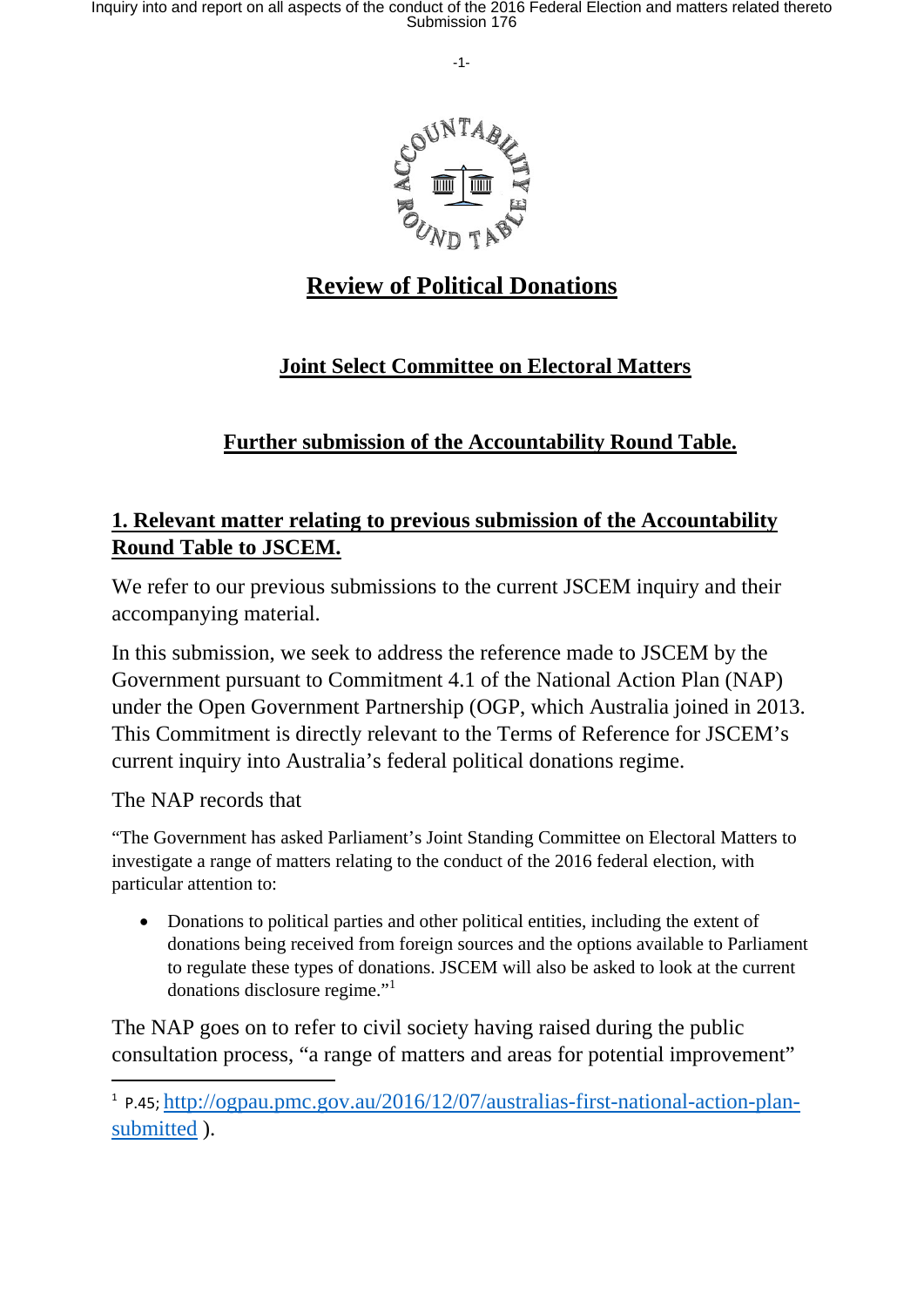-2-

to address Commitment 4.1 "particularly in regards to political donations". It also notes that those "civil society comments" had been passed on to "the JSCEM for its consideration as part of its enquiry".

The NAP also records that:

- the Department of Finance and the Australian Electoral Commission are the two "lead agencies" for Commitment 4.1; and
- that this Committee "and the Parliament of Australia" are the "Government/Parliament…actors".

Usually, there are "non-government actors" identified in the NAP as involved in the implementation of each of the Commitments. This is provided as part of the information needed to enable the Commitments to be considered, and decisions made to implement them, through a co-creative partnership between Government and civil society, as required under the OGP system. Instead, this NAP states, "The Parliamentary Committee is anticipated to engage with political parties, non-government organisations and the public".

The stated Milestones in the NAP also indicate that it is not presently intended that the normal co-creative partnership consideration by the Government and civil society, in relation to the proposed Report of the JSCEM, will occur. Rather, what is planned is that the Government will consider the recommendations of the Committee and that the "Parliament and other relevant stakeholders" would then address the Government's decisions" – all to occur this year.

The OGP-NAP, however, clearly involves the Committee in the implementation process for Commitment 4.1. The Committee has been engaged to take part in, and contribute to, the consultation process and to thereby assist in the discharge of Australia's performance of its obligations as a participating member of the OGP.

This is not usual practice. Accordingly, it is necessary to identify, accurately and completely, the relevant OGP values, guiding principles and objectives that should guide this review by JSCEM in relation to:

 "donations to political parties and other political entities, including the extent of donations being received from foreign sources and the options available to Parliament to regulate these types of donations."

While fulfilling this obligation, the Committee is asked to "look at the current donations disclosure regime".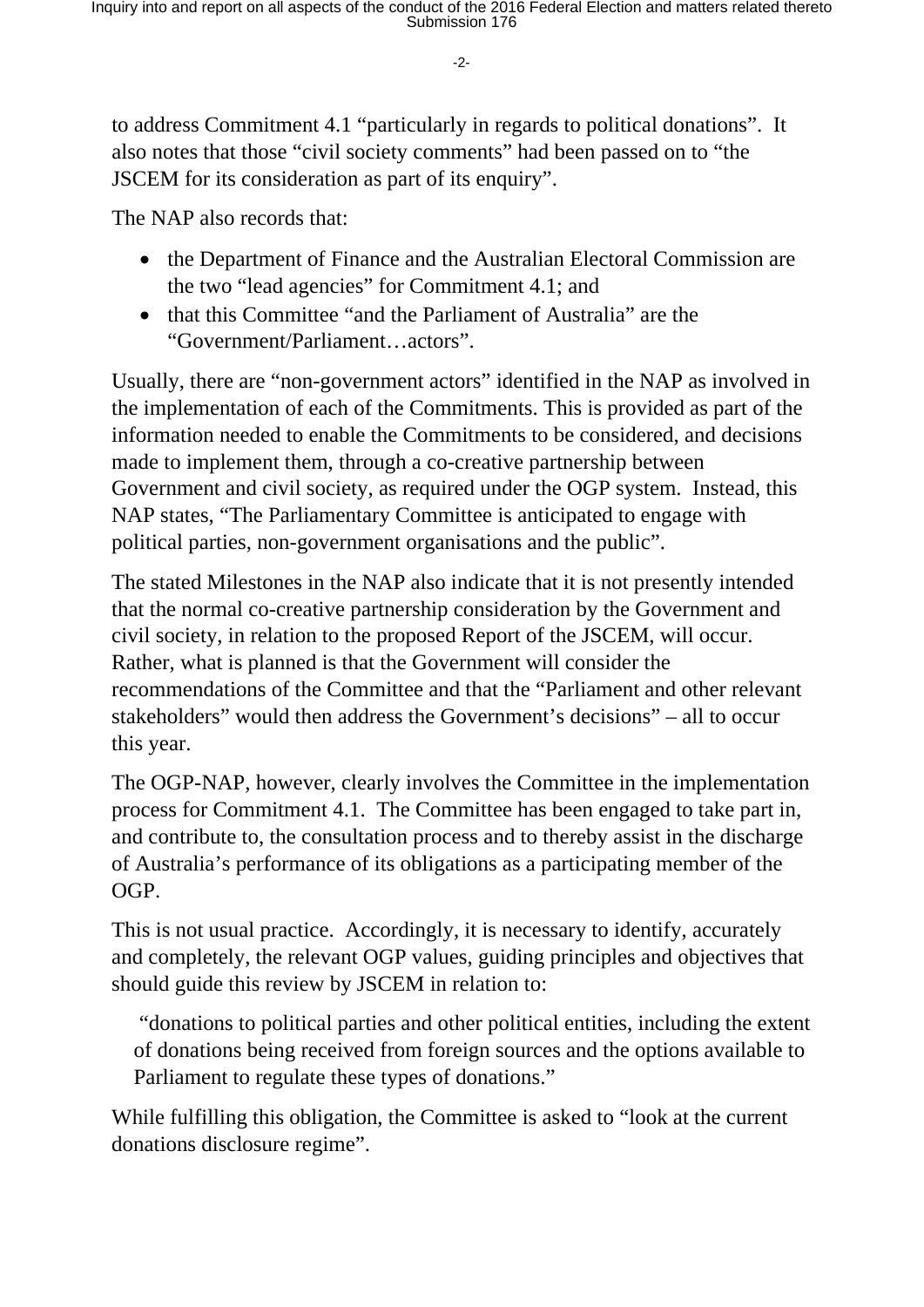-3-

#### **2. The political funding system and the regulation of it – what values, principles and objectives are to be applied and addressed in fulfilling Commitment 4.1?**

#### **2.1 Long-standing ethical and legal principles**

There is an ancient ethical and legal principle (at common law) that is relevant to Commitment 4.1. As explained by Sir Gerard Brennan AC, KB, QC in the speech he made when presenting the Accountability Round Table (ART) Integrity Awards for the 43rd Parliament:

"It has long been established legal principle that a member of Parliament holds "a fiduciary relation towards the public" and "undertakes and has imposed upon him a public duty and a public trust". The duties of a public trustee are not identical with the duties of a private trustee but there is an analogous limitation imposed on the conduct of the trustee in both categories. The limitation demands that all decisions and exercises of power be taken in the interests of the beneficiaries and that duty cannot be subordinated to, or qualified by the interests of the trustee. As Rich J said:

"Members of Parliament are donees of certain powers and discretions entrusted to them on behalf of the community, and they must be free to exercise these powers and discretions in the interests of the public unfettered by considerations of personal gain or profit".<sup>2</sup>

This principle applies to all holders of public office: elected and appointed.

 In the past 20 to 30 years, the public office public trust principle seems to have been forgotten and, as a result, has been overlooked in assessing the conduct and performance of our Public Trustees and the systems under which they operate, including that for political donations.

As it happens, however, the values, objectives and commitments of the OGP reflect, and give effect to, the public office public trust principle. The ART maintains that this principle should be the starting point, the foundation of all recommendations made by JSCEM to reform all aspects of Australia's federal political donations regime.

 $2^2$  Brennan, G (2013) Presentation of Accountability Round Table integrity-awards. Retrieved from https://www.accountabilityrt.org/integrity-awards/sir-gerard-brennan-presentation-of-accountability-roundtable-integrity-awards-dec-2013/ . For a more recent analysis of the principle, our Democracy and the OGP progress see Tim Smith *Democracy at the cross roads*. Retrieved from https://www.accountabilityrt.org/cairns-tropical-writers-festival-tim-smith-on-democracy-at-thecrossroads/oncdustn ( I thought there might be some people involved who would be interested in reading more and , who knows, might want to pursue the public trust principle and/or want to learn more about the OGP!) That was what I had in mind but if you think it will do any harm or if there is better material available we should pull it out.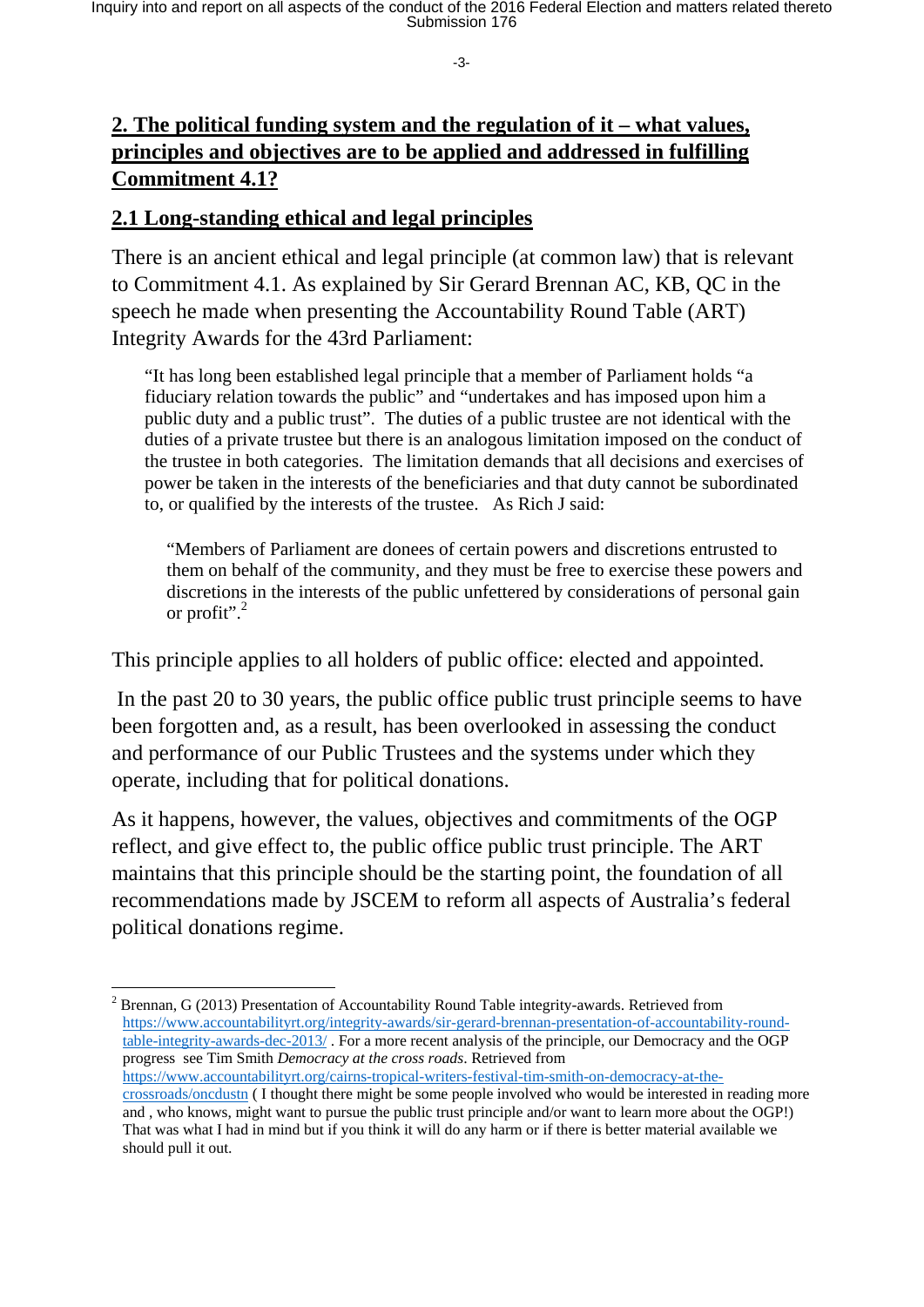# **3.The Open Government Partnership principles, objectives and commitments.**

### **3.1 The OGP's Articles of Governance - stated principles, objectives and commitments.**

The Articles identify "four core open government principles" (refer page 18). To address the above issues the following appears to be relevant; -

"Transparency: Government-held information (including on activities and decisions) is open, comprehensive, timely, freely available to the public, and meets basic open data standards (e.g. raw data, machine readability) where formats allow".

 "Citizen Participation: Governments seek to mobilise citizens to engage in public debate, provide input, and make contributions that lead to more responsive, innovative and effective governance."

"Public Accountability: Rules, regulations and mechanisms in place call upon government actors to justify their actions, act upon criticisms or requirements made of them and accept responsibility for failure to perform the respect to laws or commitments."

Major relevant objectives identified in the OGP Articles of Governance<sup>3</sup> include;

• "**Fight Corruption".** The Background and Objectives Statement (p.2) states that the OGP:

 "aims to secure concrete commitments from governments to their citizenry to … fight corruption …."

 **"Ambitious commitments".** Participating governments (p.3 item 2) are expected to:

"Make concrete commitments, as part of a country action plan, that are ambitious and go beyond a country's current practice".

An "ambitious commitment" is:

"one that, once completed, will show a demonstrable advancement from action plan to action plan in the grand challenge areas proposed by the OGP through openness, transparency, civic participation and accountability" (p17).

 3 OGP Articles of Governance. Retrieved from

https://www.google.com.au/?gws rd=ssl#newwindow=1&q=open+government+partnership+articles+of+gove rnance.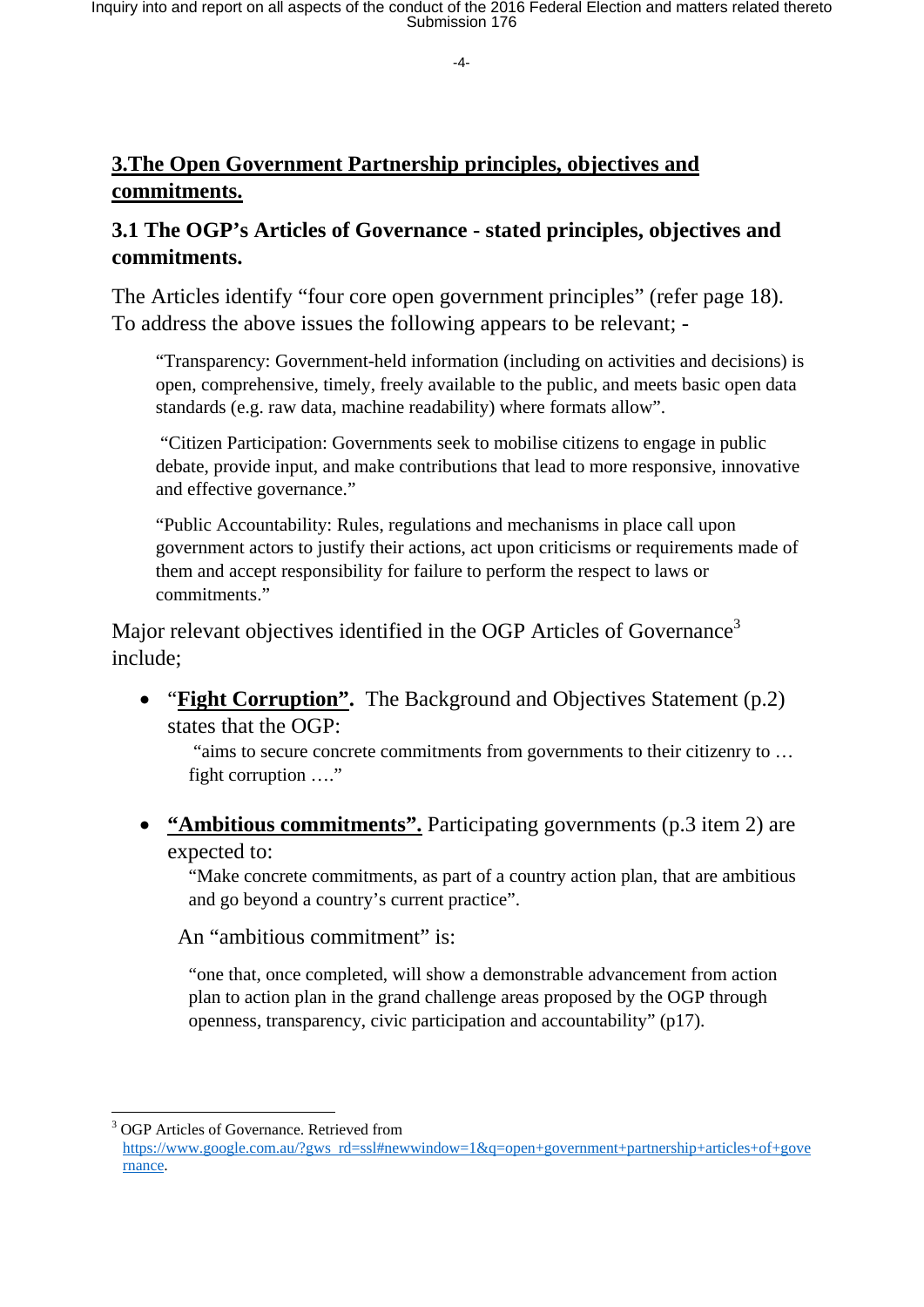-5-

The OGP's Articles of Governance (refer pp. 20-22) also spell out the commitments made by all nations that become members of the Open Government Partnership. They include:

- Accepting the "… *responsibility for seizing this moment to strengthen our commitments to ... fight corruption* …" (p20); and
- Implementing the *"... Highest standards of professional integrity throughout our administrations*" (p21).

That proposition is developed in the text that follows: relevantly - "Accountable government requires high ethical standards and codes of conduct for public officials. We commit to having robust anticorruption policies, mechanisms and practices ensuring transparency in the management of public finances and government purchasing, and strengthening the rule of law"

In addition to these commitments to:

 "increasing deterrents against bribery and other forms of corruption in the public and private sectors, as well as to sharing information and expertise" (p21*).*

and to:

• "...*lead by example*<sup>4</sup> and contribute to advancing open government in other countries by sharing best practices and expertise and by undertaking the commitments expressed in this declaration on a non-binding, voluntary basis."

ART submits that the above objectives and commitments, which Australia as a participating nation in the OGP is expected pursue, may be summarised relevantly for Commitment 4.1 as follows. They are to:

- seize the moment to implement the Commitments ambitiously and lead by example $\div$ ;
- act with the highest standards of professional integrity;
- ensure that government-held information is open comprehensively and freely available to the public; and
- fight corruption with robust anti-corruption policies, mechanisms and practices, including increasing deterrents against bribery and other forms of corruption in the public and private sector.

#### **3.2 The NAP and its stated values, objectives, and commitments.**

<sup>4</sup> Emphasis added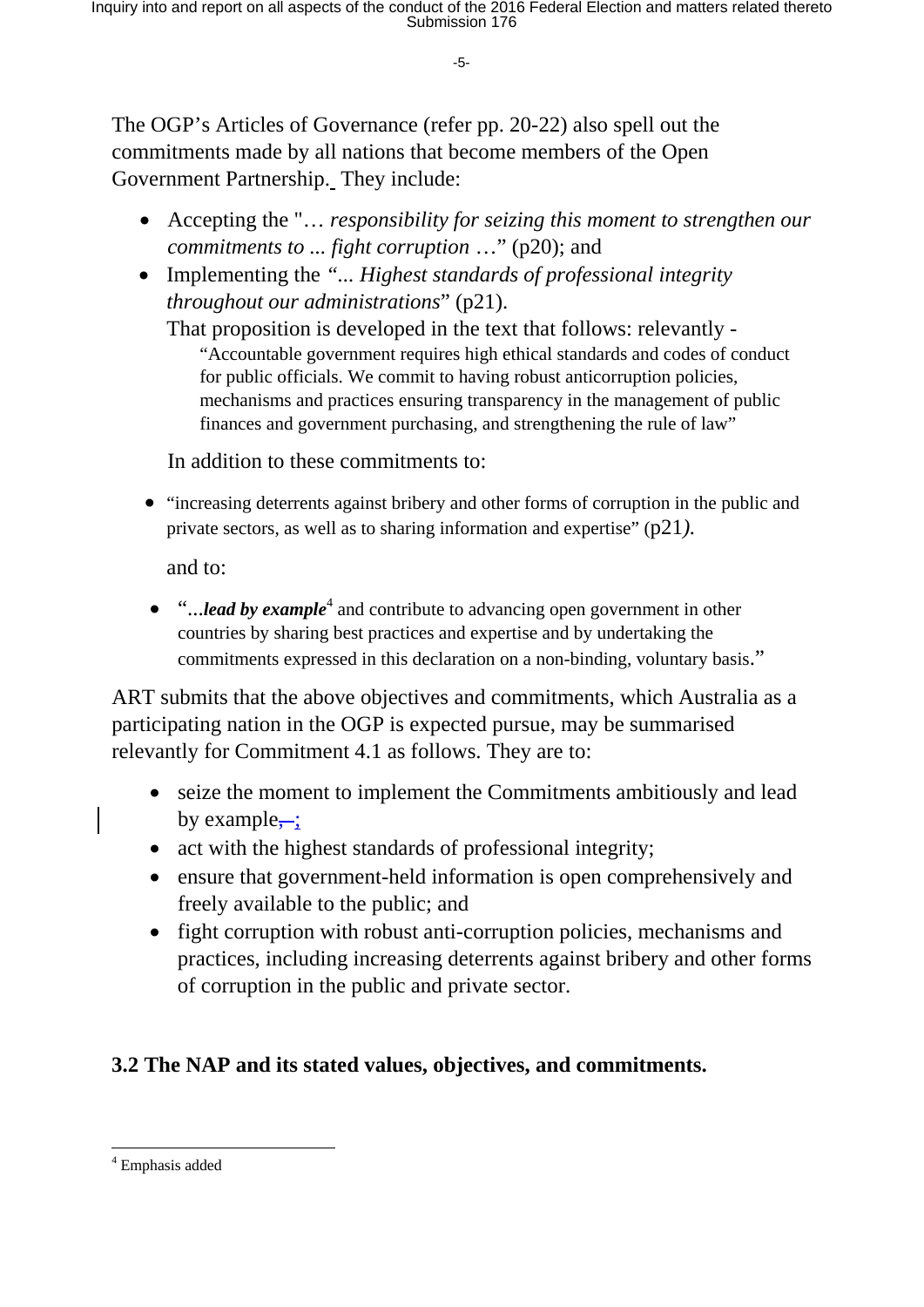-6-

Does the NAP's content and implementation of Commitment 4.1 take up and administer the OGP values, objectives, and obligations.

The title of Commitment 4.1 is "Confidence in the electoral system and political parties". It identifies "Increasing Public Integrity" as the relevant "OGP Grand Challenge". It doesn't articulate the content of that commitment. But it is defined in the OGP Articles of Governance (page 17) and is as follows:

"2. Increasing Public Integrity – measures that address corruption and public ethics, access to information, campaign finance reform, and media and civil society freedom."

The "Relevance" of the Commitment is described in the NAP as follows:

"This commitment will advance the OGP values of accountability, transparency and access to information by:

- reducing the risk of undemocratic behaviour and conduct, which leads to the perception or reality of corrupt behaviour by politicians and political parties; and
- increasing public confidence in Australian democracy."

The "Ambition" is simply described as follows:

"To ensure that public confidence in Australia's electoral system continues to be strong"

ART questions the assumption that, when the NAP was published late last year, public confidence in our electoral system "continues to be strong".

Public confidence in our democracy and its electoral system, especially in relation to how the system is funded through political donations, has been low for some time and is still declining.

In 2012, then Shadow Minister Malcolm Turnbull, speaking at the Woodford Festival, commented that it had never been easier to lie to the people because of the 60 second news cycle and that they were being treated with contempt. https://www.youtube.com/watch?v=jqCWyFAuCqg. This is something the public has been aware of for some time, and accounts in large part for the steady decline of the people's trust in our members of parliament, those assisting and involved with them, and our democratic political institutions and processes. Further, since the publication of the NAP late last year, many issues involving members of parliament (individually and collectively) have seriously impacted on and increased that general lack of trust and confidence.

The stated NAP "Ambition" for Commitment 4.1 proposes no more than maintenance of the present level of public confidence. If that is all we aim to do we will fail to address the opening Objective expressed in Commitment 4.1 – "To enhance integrity and confidence in Australia's electoral system". For Australia to honour its OGP obligations in implementing Commitment 4.1, the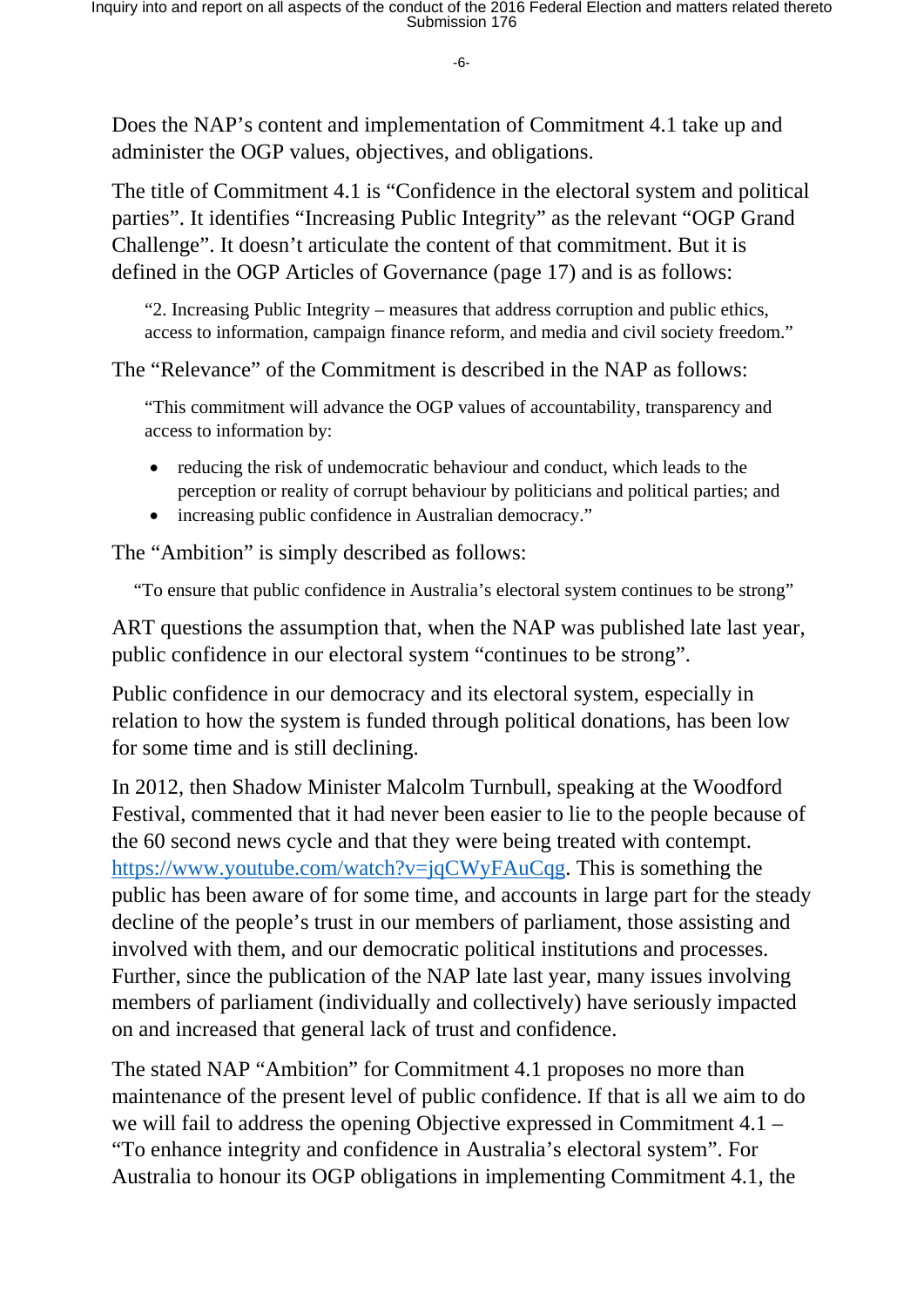-7-

Government, other members of parliament and civil society, must enact the required "Ambition" by taking steps to ensure that public confidence in the funding of Australia's electoral system, its members of parliament and political parties is restored. The obvious starting point is in the area of political donations.

It is important to note that what is stated in the NAP is not intended to be finite and unchangeable. We are not restricted by it; for it is a "living document"<sup>5</sup> and what ultimately matters is that we ensure that in implementing the Commitment 4.1 we honour our obligations as a participating nation in the OGP.

To sum up, in order to honour our obligations to reform the present framework for donations to members of parliament, political parties and other political entities (associated entities and third party entities), and to do so in accordance with Australia's membership of the Open Government Partnership, we have to ambitiously take up the Grand Challenge of Increasing Public Integrity by developing and implementing measures that will address public ethics and the risks of corruption, access to information, campaign finance reform and media and civil society freedom.

Finally, all political actors and civil society must act decisively and "seize the moment" by committing to reduce significantly the risk of corruption and undue influence that currently exists in the area of political donations (and related matters) by recommending the implementation of a system that fosters "the highest standards of professional integrity" in the federal political donations system.

The ART submit that these are Australia's obligations as a participating nation in the OGP.

Accountability Round Table

The Hon. Tim Smith QC Chair, Accountability Round Table

 $5$  Articles of Governance (p 12)- "as living documents, action plans may be updated as needed based on ongoing consultations with civil society. Any updates must be duly noted in the official version of the action plan on the OGP website."